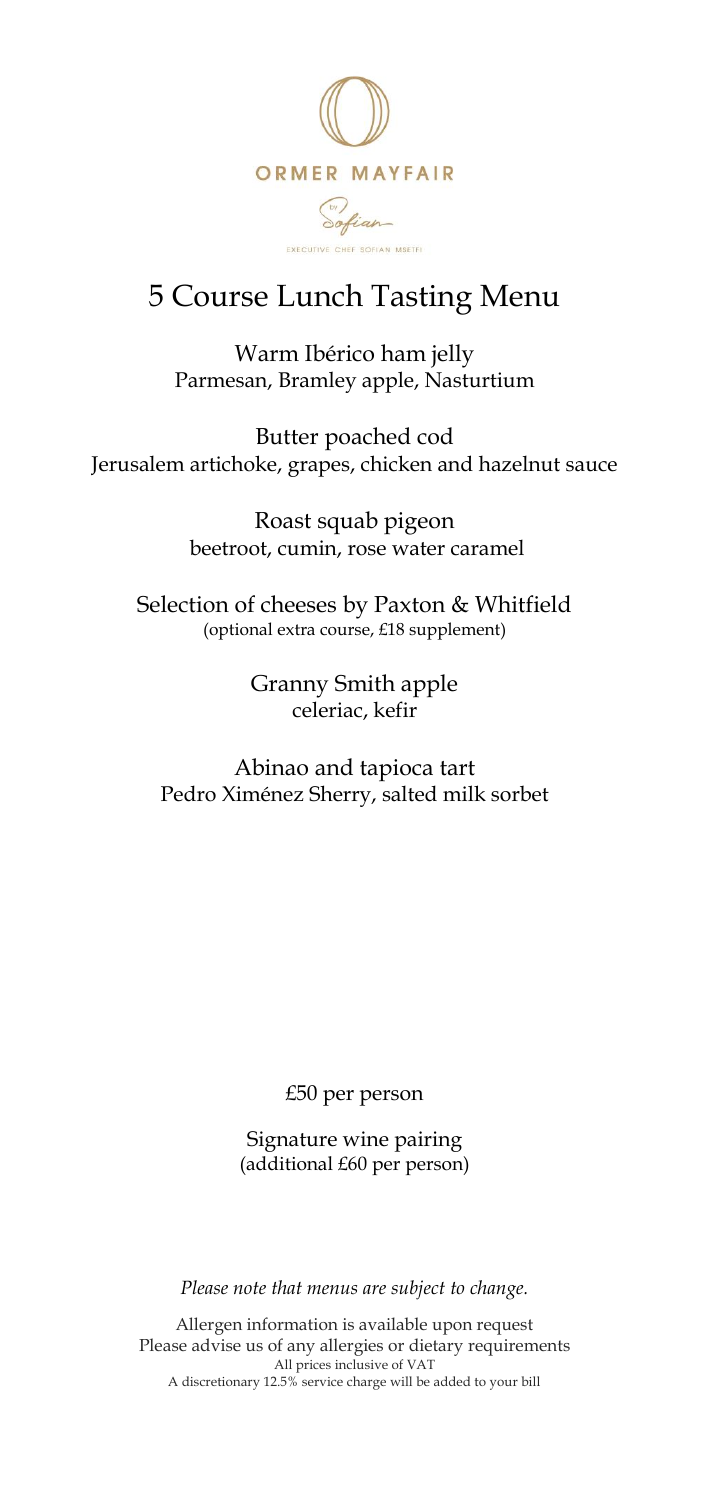

#### 6 Course Tasting Menu

Warm Ibérico ham jelly Parmesan, Bramley apple, Nasturtium

Veal sweetbread Passe Crassane pear, walnut, mustard

> Scottish langoustine pink grapefruit, juniper

Roast squab pigeon beetroot, cumin, rose water caramel

Selection of cheeses by Paxton & Whitfield (optional extra course, £18 supplement)

> Granny Smith apple celeriac, kefir

Abinao and tapioca tart Pedro Ximénez Sherry, salted milk sorbet

£75 per person

Signature wine pairing (additional £85 per person)

Prestige wine pairing (additional £185 per person)

*Please note that menus are subject to change*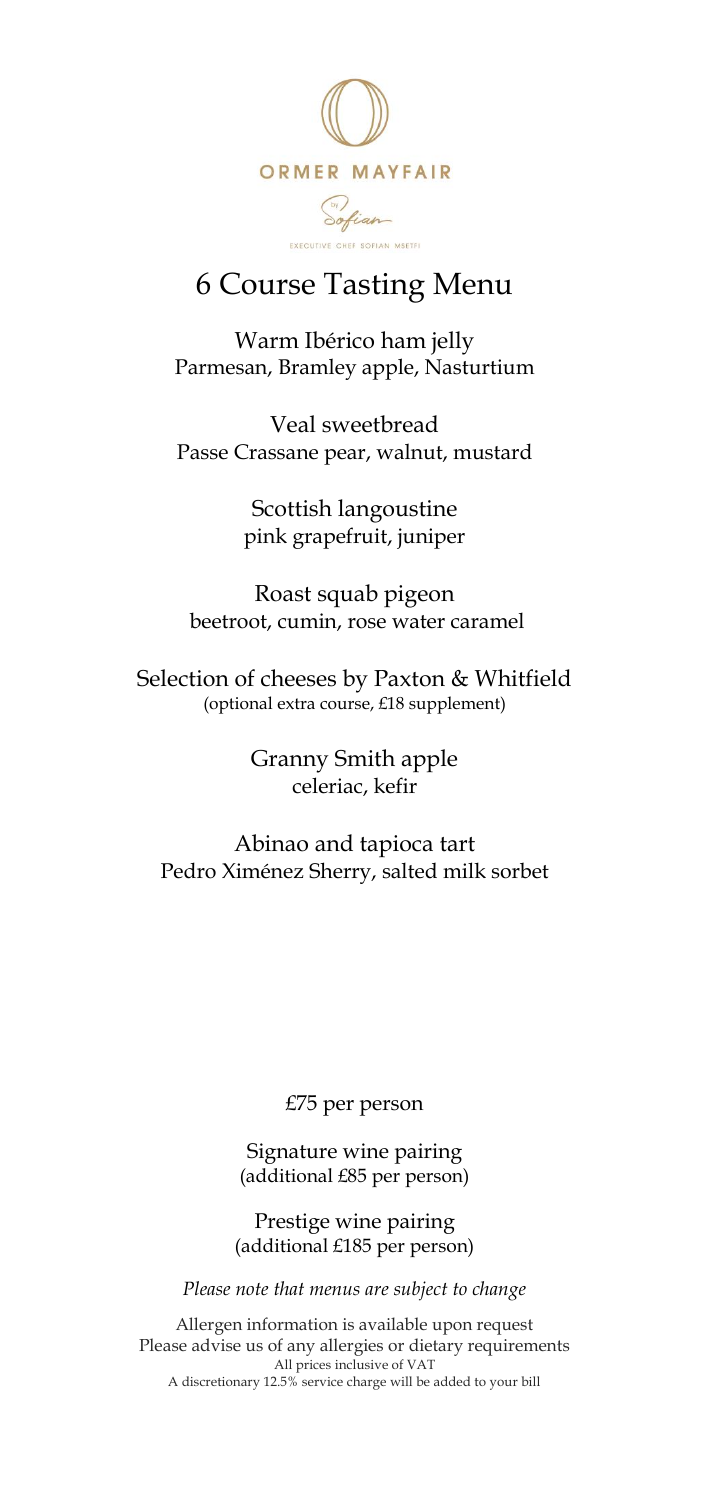

#### 8 Course Tasting Menu

Warm Ibérico ham jelly Parmesan, Bramley apple, Nasturtium

> Cured Cornish mackerel sesame, Kombu, spiced nage

Scottish langoustine pink grapefruit, juniper

Veal sweetbread Passe Crassane pear, walnut, mustard

Butter poached cod Jerusalem artichoke, grapes, chicken and hazelnut sauce

> Roast squab pigeon beetroot, cumin, rose water caramel

Selection of cheeses by Paxton & Whitfield (optional extra course, £18 supplement)

> Granny Smith apple celeriac, kefir

Abinao and tapioca tart Pedro Ximénez Sherry, salted milk sorbet

£90 per person

Signature wine pairing (additional £105 per person)

Prestige wine pairing (additional £215 per person)

*Please note that menus are subject to change*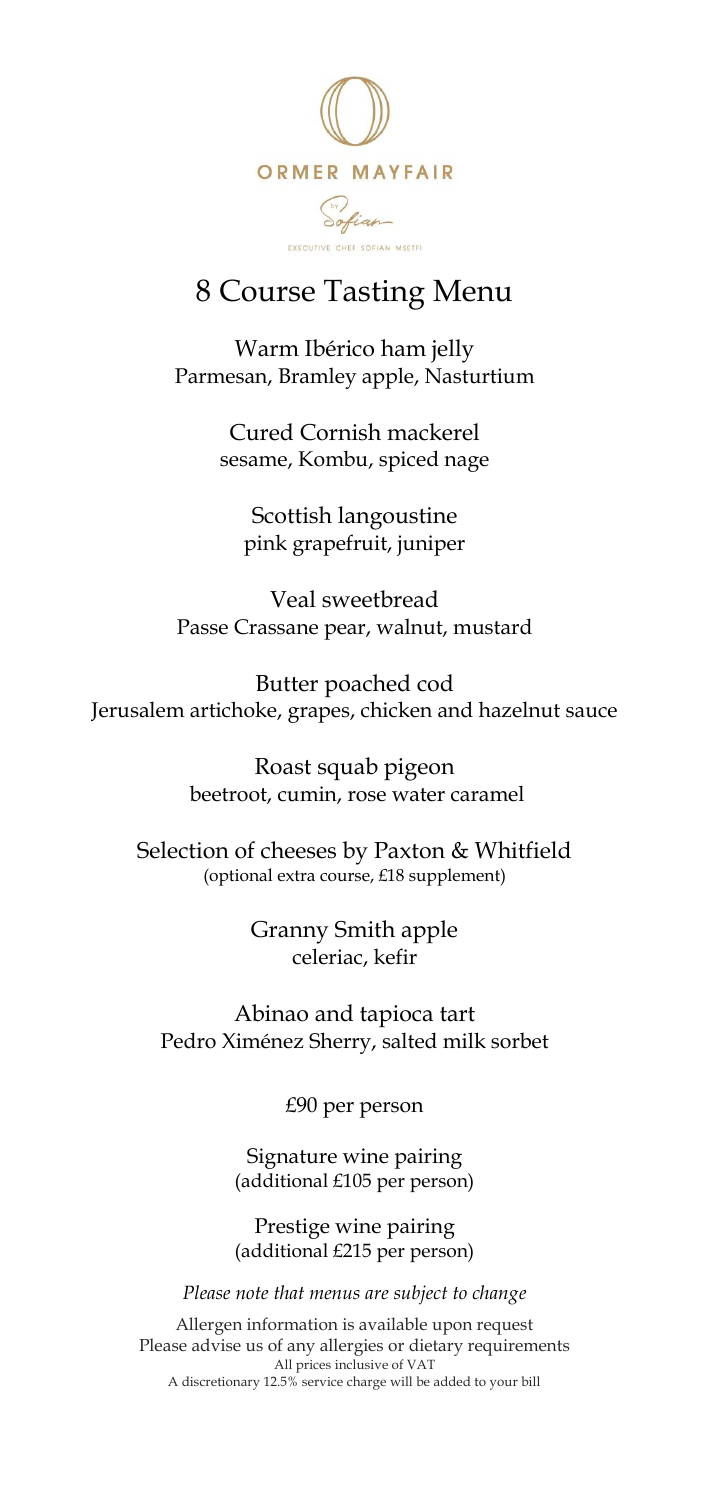

# 5 Course Vegetarian Lunch Tasting Menu

Jerusalem artichoke velouté hazelnut, grape, pickled trompettes

Soy pickled turnip sesame, Kombu, spiced nage

Pearl barley risotto roasted cauliflower, raisin, hazelnut

Selection of cheeses by Paxton & Whitfield (optional extra course, £18 supplement)

> Granny Smith apple celeriac, kefir

Abinao and tapioca tart Pedro Ximénez Sherry, salted milk sorbet

£50 per person

Signature wine pairing (additional £60 per person)

*Please note that menus are subject to change.*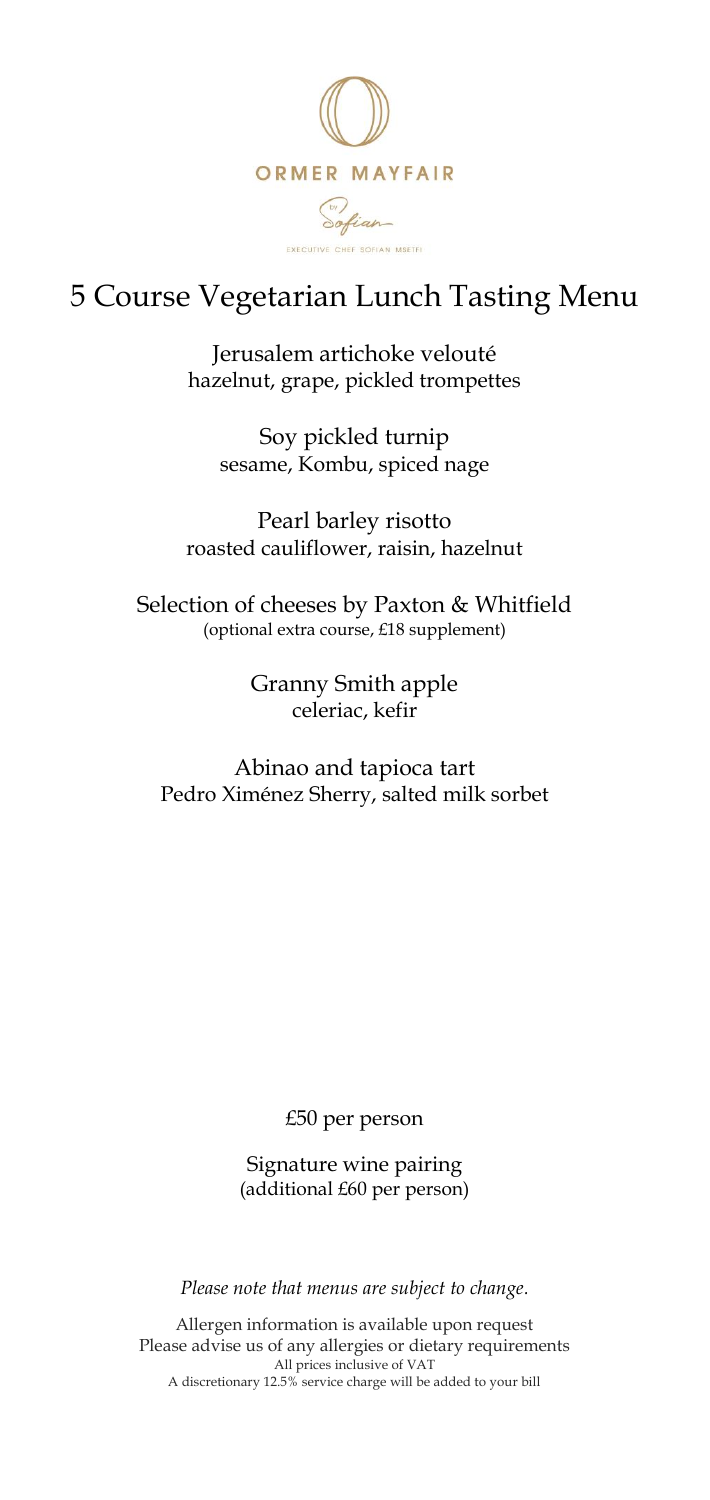

## 6 Course Vegetarian Tasting Menu

Jerusalem artichoke velouté hazelnut, grape, pickled trompettes

Soy pickled turnip sesame, Kombu, spiced nage

Smoked tomato tortellini aubergine, pine nut, basil

Shallot tarte fine confit garlic, Sherry butter sauce

Selection of cheeses by Paxton & Whitfield (optional extra course, £18 supplement)

> Granny Smith apple celeriac, kefir

Abinao and tapioca tart Pedro Ximénez Sherry, salted milk sorbet

£75 per person

Signature wine pairing (additional £85 per person)

Prestige wine pairing (additional £185 per person)

*Please note that menus are subject to change.*